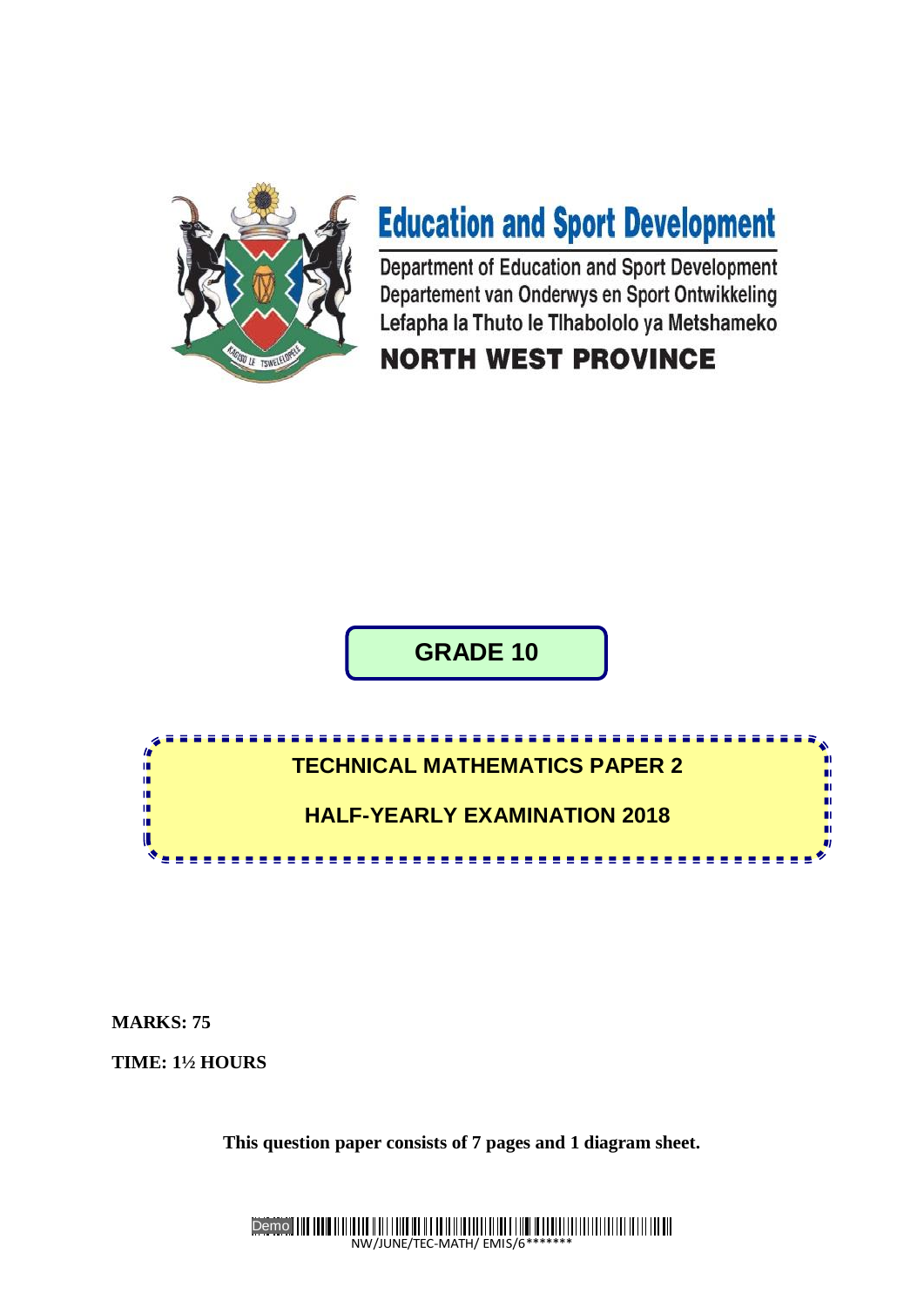# **INSTRUCTIONS AND INFORMATION**

Read the following instructions carefully before answering the questions.

- 1. This question paper consists of 6 questions.
- 2. Answer ALL the questions.
- 3. Clearly show ALL calculations, diagrams, graphs et cetera that you used to determine the answers.
- 4. Answers only will NOT necessarily be awarded full marks.
- 5. If necessary, round off answers to TWO decimal places, unless stated otherwise.
- 6. Diagrams are NOT necessarily drawn to scale.
- 7. A DIAGRAM SHEET for answering QUESTION 3.1 is given at the end of the question paper. Detach and attach it in your answer book/ sheet.
- 8. You may use an approved scientific calculator (non-programmable and non-graphical)
- 9. Write neatly and legibly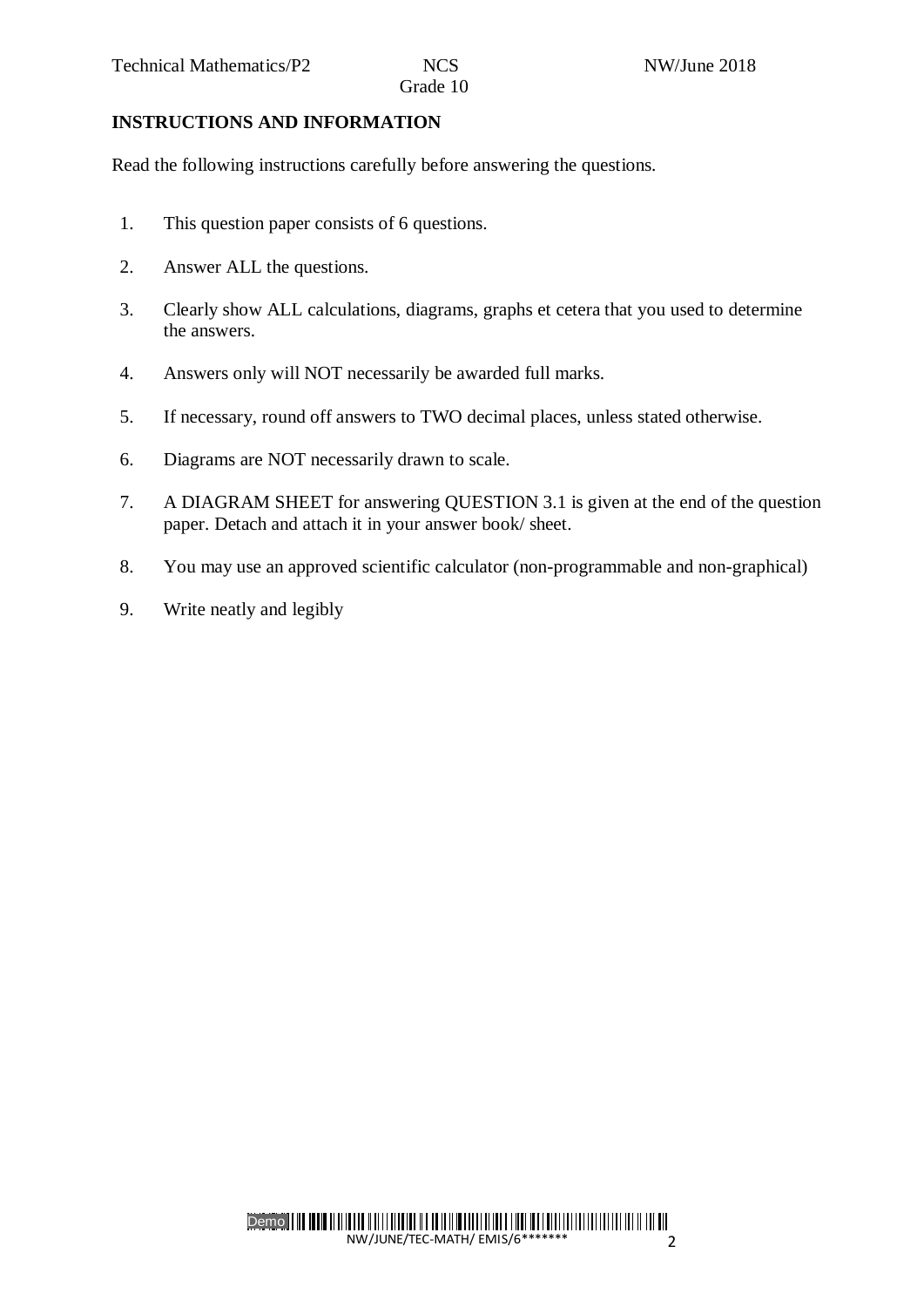Technical Mathematics/P2 NCS NOS NW/June 2018

Grade 10

## **QUESTION 1**

1.1 In the diagram below  $\triangle ABC$  is a right angled triangle.



Complete the following trigonometric ratios:

$$
1.1.1 \quad \sin \alpha = \tag{1}
$$

$$
1.1.2 \quad \sec \alpha = \tag{1}
$$

1.2 If  $p = 62^\circ$  and  $q = 28^\circ$ , use a calculator to find the values of the following:

1.2.1  $\sin (p + q)$  (2)

$$
1.2.2 \quad 5 \cot q + \frac{\sin p}{2} \tag{2}
$$

1.3 Solve for *x*, if  $0^{\circ} < x < 90^{\circ}$ , rounded to a whole number.

- 1.3.1  $3 \cos x = 1.5$  (2)
- 1.3.2  $\tan (2x + 15^\circ) = 3$  (2)
- 1.4 If 13 cos  $\theta$  5 = 0 and 90°  $\leq \theta \leq$  360°, determine the value of the following **with the aid of a sketch.**
	- 1.4.1 cot  $\theta$  (4)
	- 1.4.2  $\sin \theta + \cos \theta$  (2)
		- **[16]**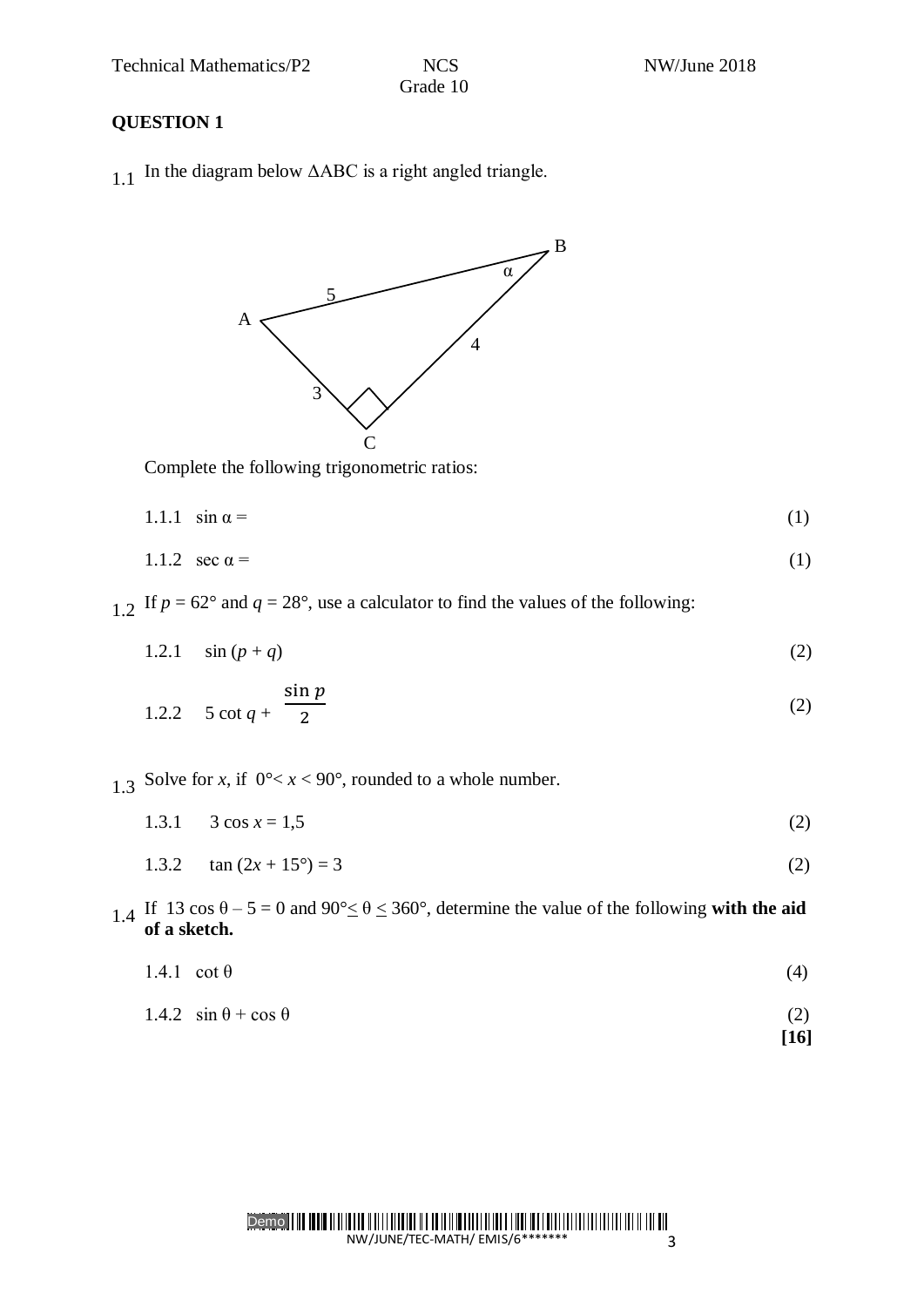Grade 10

#### **QUESTION 2**

2.1 Given below is triangle ABC with D as the midpoint on BC. The length of BC is 8 m and  $\angle ACD = 32,01^\circ$ .



2.2 In the figure below, a window washer (A) on a ladder looks at a nearby building (BD) which is 100 m away. The angle of elevation of the top of the building is  $18,7^\circ$  and the angle of depression of the foot of the building is  $6.5^\circ$ .



Determine:

- 2.2.1 the length of AD. (3)
- 2.2.2 how tall is the building.  $(4)$
- 2.2.3 the area of  $\triangle ABD$ . (3)

**[15]**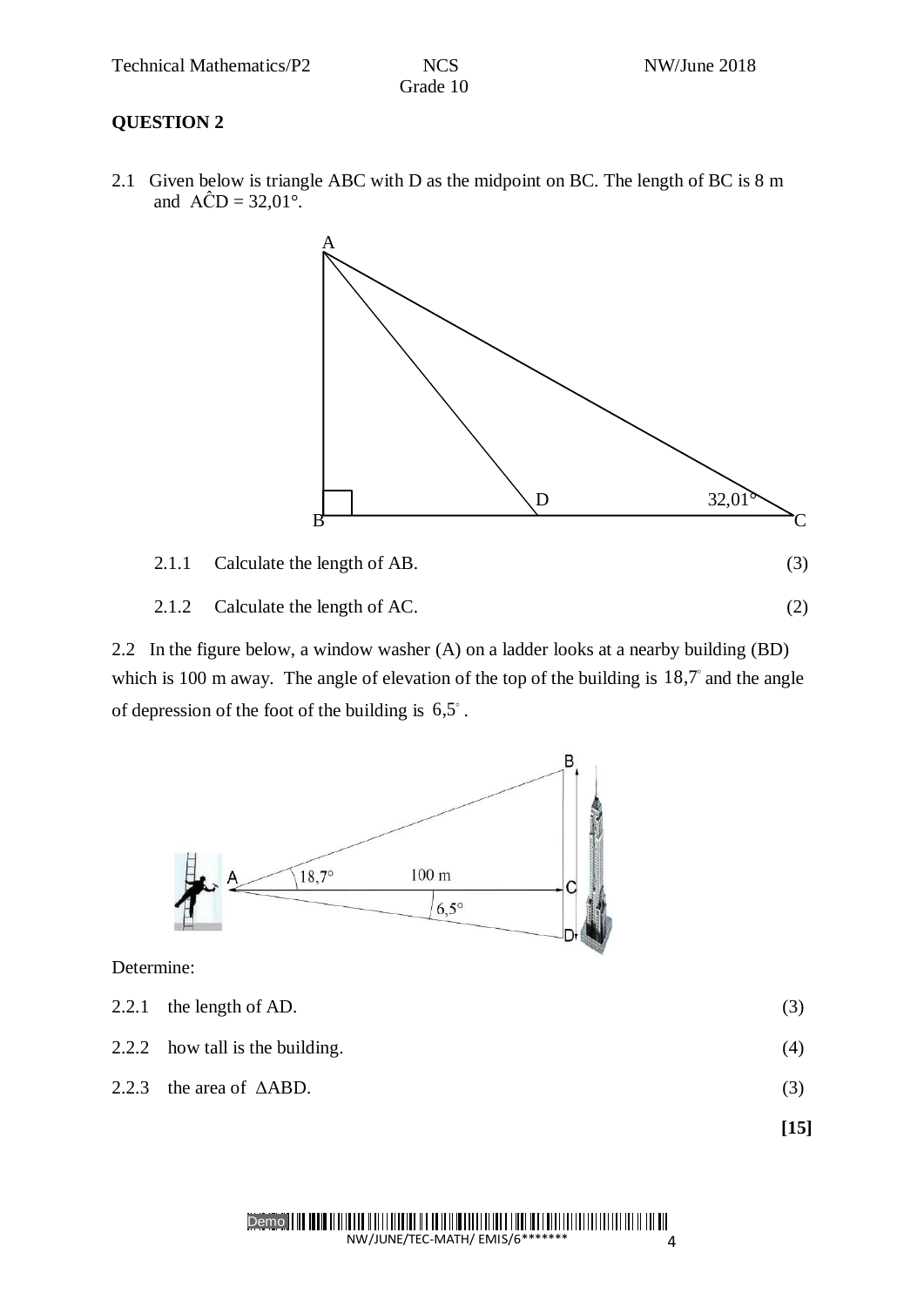Grade 10

**[13]**

## **QUESTION 3**

Given:  $f(x) = 2 \tan x$  and  $g(x) = \sin x - 1$ 

- 3.1 Use the set of axes provided on the attached DIAGRAM SHEET and draw the graph of *f* and *g* in the interval  $x \in [0^\circ; 360^\circ]$ . (7)
- 3.2 Write down the range of *g*. (2)
- 3.3 For which values of *x* is  $g(x) = -1$ ? for  $[0^{\circ};360^{\circ}]$  ? (2)
- 3.4 If the values of *x* is 162° and 318° where  $f(x) = g(x)$  what will the value(s) of *x* be if  $g(x) > f(x)$  for [90°; 270°]. (2)

#### **QUESTION 4**

4.1 In the diagram below, PQ // RS,  $\hat{PAD} = 53^\circ$ ,  $\hat{BED} = 104^\circ$  and  $\hat{CFE} = 149^\circ$ .

 $\angle ADE = x$ ,  $\angle ABE = y$  and  $\angle EFK = z$ . Use the diagram below to answer the following questions. Give reasons where necessary.



- 4.1.1 Calculate the size of angle *x*. (2)
- 4.1.2 Calculate the size of angle *y*. (2)
- 4.1.3 Calculate the size of angle *z*. (2)

#### Demo NW/JUNE/TEC-MATH/ EMIS/6\*\*\*\*\*\*\*

5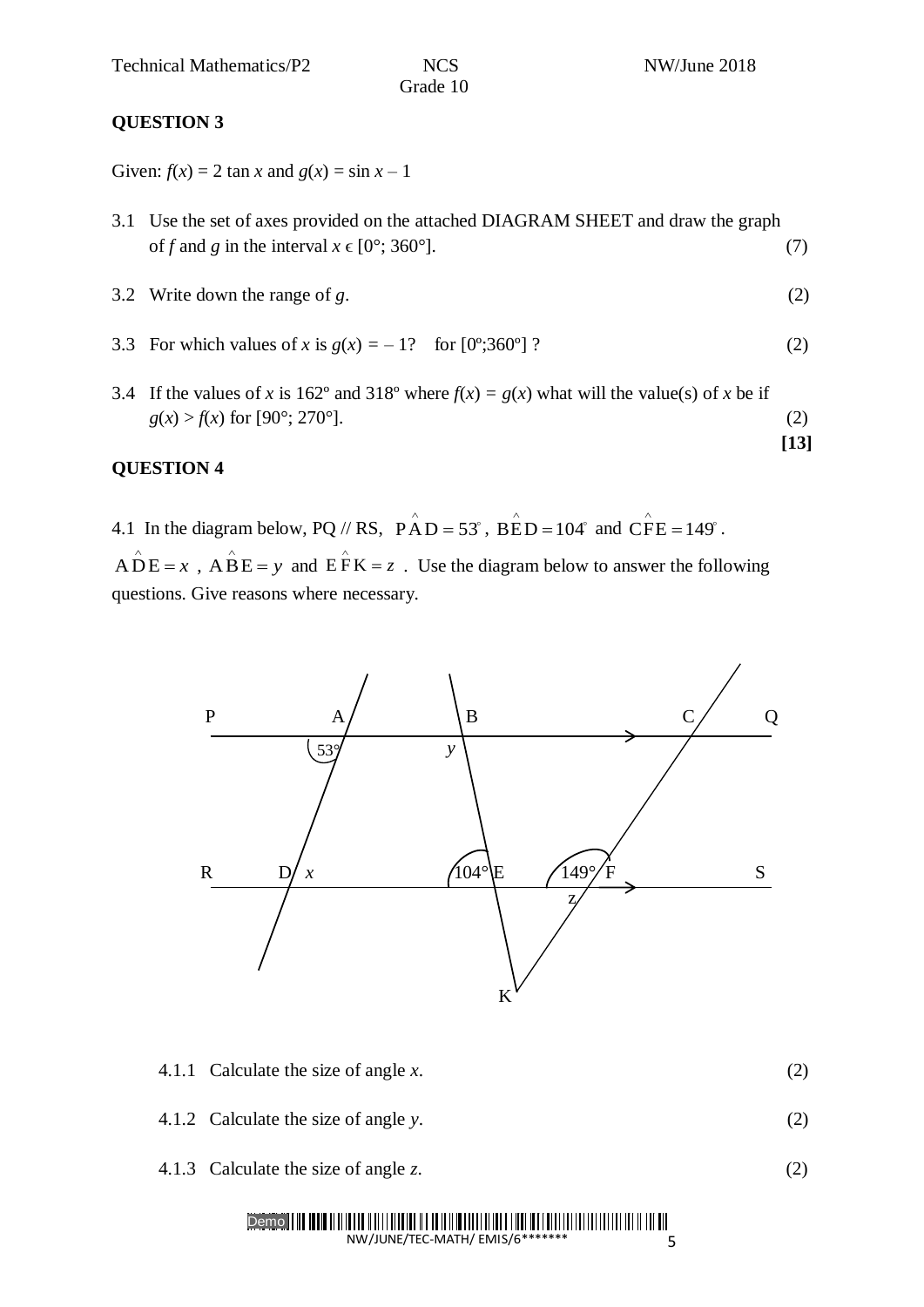4.2 In the diagram below, 
$$
\angle B \angle E = x
$$
,  $\angle E \angle F = 2x$ ,  $\angle A \angle B \angle C = A \angle B \angle C = 65^\circ$  and  $BC = CE$ .

Use the diagram below to answer the following questions.



## **QUESTION 5**

- 5.1 State any condition for two triangles to be congruent. (1)
- 5.2 EFGH is a quadrilateral with interior  $\hat{E} = 116, 67^{\circ}$ , exterior  $\hat{G} = 243,43^{\circ}$  and EH//FG. Use the diagram below to answer the following questions.

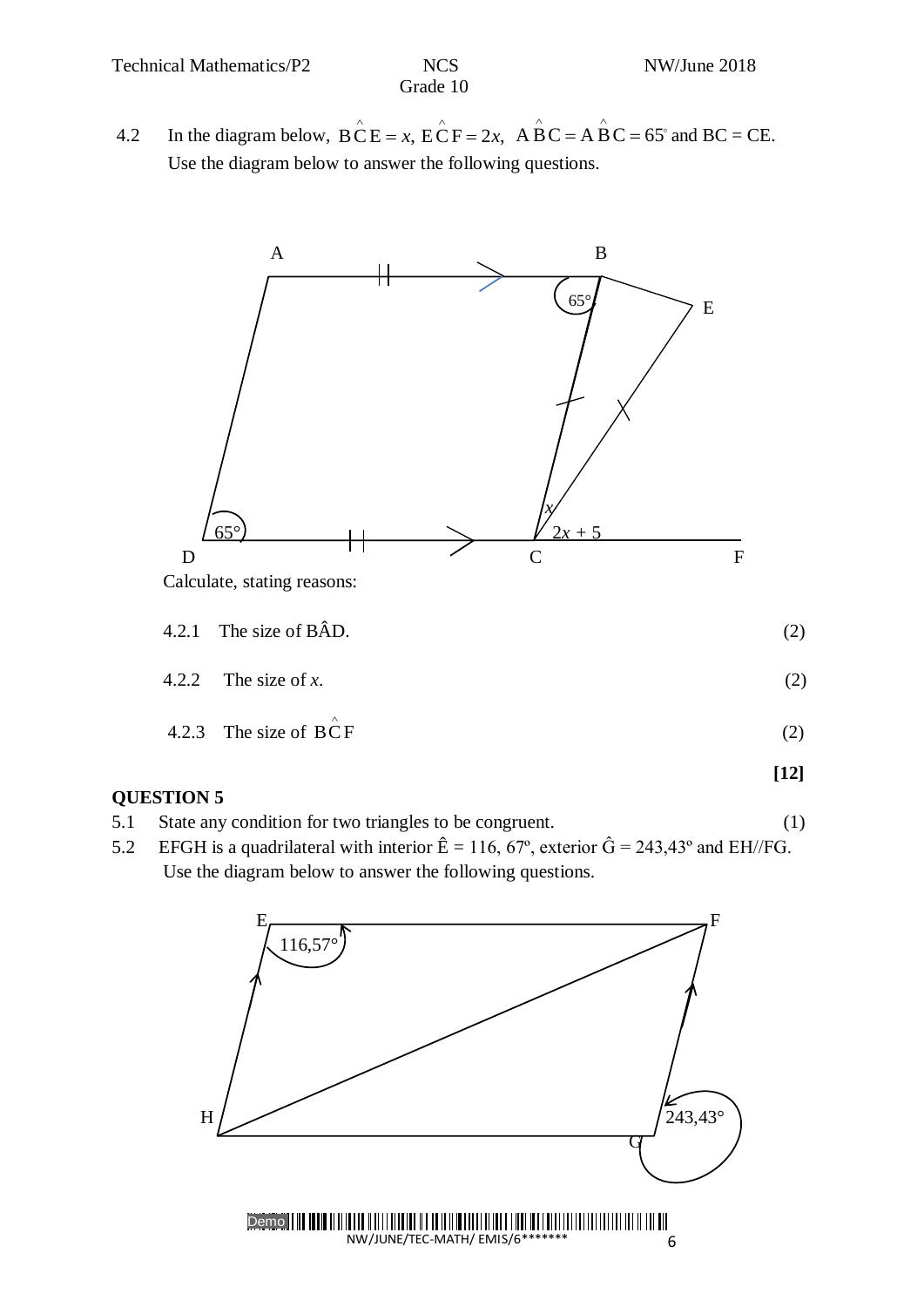|       | Technical Mathematics/P2                                | <b>NCS</b><br>Grade 10                                   | NW/June 2018 |            |
|-------|---------------------------------------------------------|----------------------------------------------------------|--------------|------------|
|       |                                                         | 5.2.1 Calculate, stating reasons the internal angle HGF. |              |            |
|       | 5.2.2 Prove that $\triangle HEF \equiv \triangle HFG$ . |                                                          |              | (4)        |
| 5.2.3 | What kind of quadrilateral is EFGH?                     |                                                          |              | (2)<br>[9] |

# **QUESTION 6**

In the diagram below DC  $//$  EB and DC = 9 units and EB = 6 units.



 **TOTAL: 75**